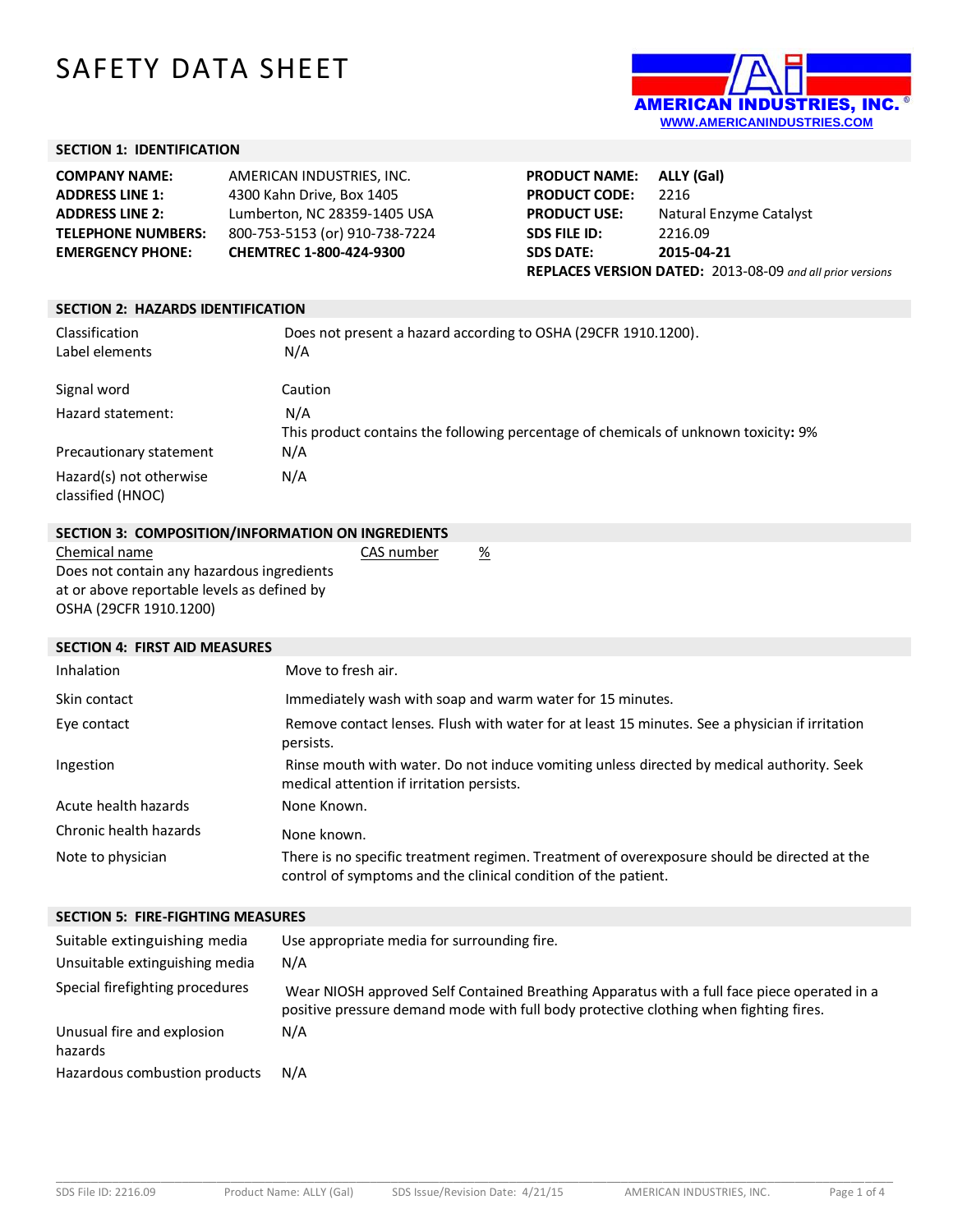# **SECTION 6: ACCIDENTAL RELEASE MEASURES**

| Personal protective equipment | Refer to section VIII for proper Personal Protective Equipment.                            |
|-------------------------------|--------------------------------------------------------------------------------------------|
| Spill                         | Mop or soak up with appropriate absorbent material. Remove out of doors. Flush with water. |
| Waste disposal                | Dispose of in accordance with federal, state, and local regulations. Non-hazardous.        |
| <b>RCRA Status</b>            | Non-hazardous.                                                                             |

#### **SECTION 7: HANDLING AND STORAGE**

| Precautions for safe handling | Store in a cool, dry area. Do not use or store near excessive heat or near open flame. Keep<br>container tightly sealed when not in use.                 |
|-------------------------------|----------------------------------------------------------------------------------------------------------------------------------------------------------|
| Other precautions             | Keep out of reach of children. Do not ingest. If swallowed, do not induce vomiting. If symptoms                                                          |
| Incompatibility               | persist, see a physician. Avoid eye contact. Avoid contact with open wounds.<br>Strong acids & bases; material that react with unsaturated hydrocarbons. |

## **SECTION 8: EXPOSURE CONTROLS/PERSONAL PROTECTION**

| Hazardous Component                                                                                                    | OSHA PEL                                                   | <b>ACGIH TLV</b> |
|------------------------------------------------------------------------------------------------------------------------|------------------------------------------------------------|------------------|
| Does not contain any hazardous<br>ingredients at or above<br>reportable levels as defined by<br>OSHA (29CFR 1910.1200) | N/A                                                        | N/A              |
| Appropriate engineering<br>controls                                                                                    | Not required.                                              |                  |
| Respiratory protection                                                                                                 | Not required with adequate ventilation.                    |                  |
| Personal protective equipment                                                                                          | Safety glasses.                                            |                  |
| <b>Additional Measures</b>                                                                                             | Wash hands and clothing in contact with product after use. |                  |

## **SECTION 9: PHYSICAL AND CHEMICAL PROPERTIES**

| Appearance                       | Milky white liquid.                                           |
|----------------------------------|---------------------------------------------------------------|
| Odor                             | Eucalyptus scent.                                             |
| Odor threshold                   | N/D                                                           |
| <b>Boiling point</b>             | >212°F (100°C)                                                |
| <b>Freezing Point</b>            | 32°F (0°C)                                                    |
| Flammability                     | Not considered a flammable liquid by OSHA (29 CFR 1910.1200). |
| Flash point                      | N/D                                                           |
| Auto-ignition temperature        | N/D                                                           |
| Upper/lower flammability limits  | Lower: N/D<br>Upper: N/D                                      |
| Vapor Pressure (mmHg)            | 17.5 @ 77°F (25°C)                                            |
| Vapor density (Air = $1$ )       | >2                                                            |
| <b>Evaporation Rate</b>          | $<$ 1                                                         |
| Specific Gravity (H20=1)         | 1.01 @ 77°F (25°C)                                            |
| рH                               | 7.5                                                           |
| Solids (%)                       | N/D                                                           |
| Solubility in Water              | 100%                                                          |
| Partition Coefficient:n-         | N/D                                                           |
| Octanol/water (Kow)              |                                                               |
| Volatility including water (%)   | 100%                                                          |
| <b>VOC</b>                       | 0%                                                            |
| Dielectric Strength (Volts)      | N/A                                                           |
| <b>Decomposition Temperature</b> | N/D                                                           |
| Viscosity                        | N/D                                                           |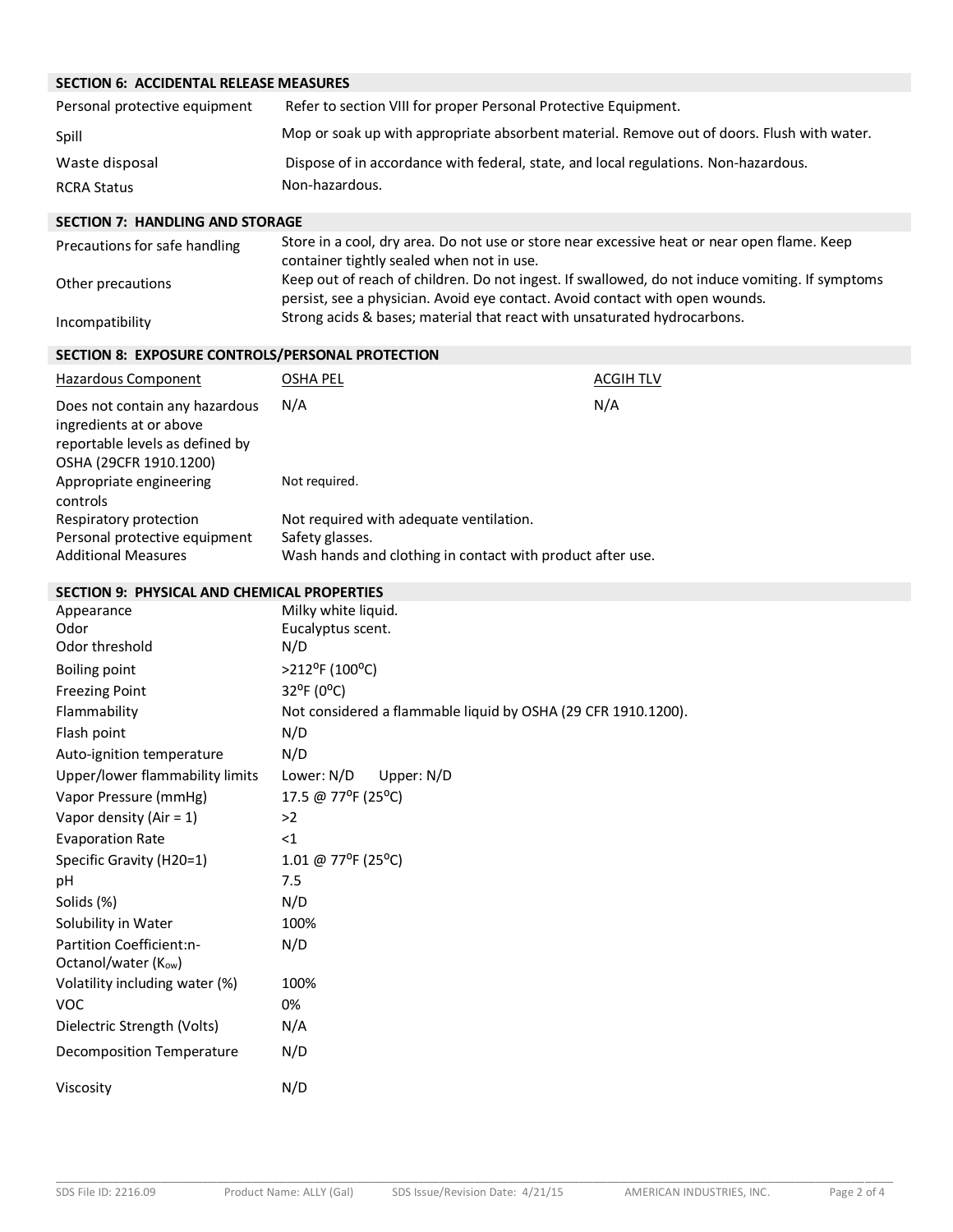## **SECTION 10: STABILITY AND REACTIVITY**

| Reactivity                          | None Known.                                                              |
|-------------------------------------|--------------------------------------------------------------------------|
| Chemical stability                  | Stable.                                                                  |
| Conditions to avoid                 | None known.                                                              |
| Incompatibility                     | Strong acids & bases; Material that react with unsaturated hydrocarbons. |
| Hazardous decomposition<br>products | Oxides of carbon.                                                        |
| Possible hazardous reactions        | Will not occur.                                                          |

#### **SECTION 11: TOXICOLOGICAL INFORMATION**

| Toxicological information    | Not established.                                                                                                         |
|------------------------------|--------------------------------------------------------------------------------------------------------------------------|
| Routes of Entry              | Eyes, Ingestion, Skin.                                                                                                   |
| Ingestion                    | May cause gastrointestinal irritation.                                                                                   |
| Inhalation                   | Mists from this product may irritate nasal passages.                                                                     |
| Skin contact                 | Avoid contact with open wounds. For hypersensitive persons, may irritate the skin after<br>prolonged periods of contact. |
| Eye contact                  | Mild if any irritation.                                                                                                  |
| Medical condition aggravated | Pre-existing disorders of the skin, respiratory system, and eyes will be aggravated by over<br>exposure.                 |
| Acute health hazards         | None known.                                                                                                              |
| Chronic health hazards       | None known.                                                                                                              |
| Carcinogenicity              | This product is not considered to be a carcinogen by IARC, ACGIH, NTP, or OSHA.                                          |

#### **SECTION 12: ECOLOGICAL INFORMATION**

| <b>Ecological information</b> | Not established.                               |
|-------------------------------|------------------------------------------------|
| Biodegradability              | This product is biodegradable.                 |
| Bioaccumulation               | This product is not expected to bioaccumulate. |
| Mobility in soil              | This product is mobile in soil.                |
| Other ecological hazards      | None known.                                    |

#### **SECTION 13: DISPOSAL CONSIDERATIONS**

| Waste disposal     | Dispose of in accordance with federal, state, and local regulations. Non-hazardous. |
|--------------------|-------------------------------------------------------------------------------------|
| <b>RCRA Status</b> | Non-hazardous.                                                                      |

# **SECTION 14: TRANSPORT INFORMATION**

| DOT:                       |                             |
|----------------------------|-----------------------------|
| UN number                  | Cleaning Compound, N. O. S. |
| UN proper shipping name    | None                        |
| Transport hazard class(es) | N/A                         |
| Packing group              | None                        |

## **SECTION 15: REGULATORY INFORMATION**

TSCA Status: All chemicals are listed or exempt. CERCLA (Comprehensive response compensation, and liability act): None. SARA 311/312 Hazardous categories: None. SARA 313 reportable ingredients: None. Clean water act: None.